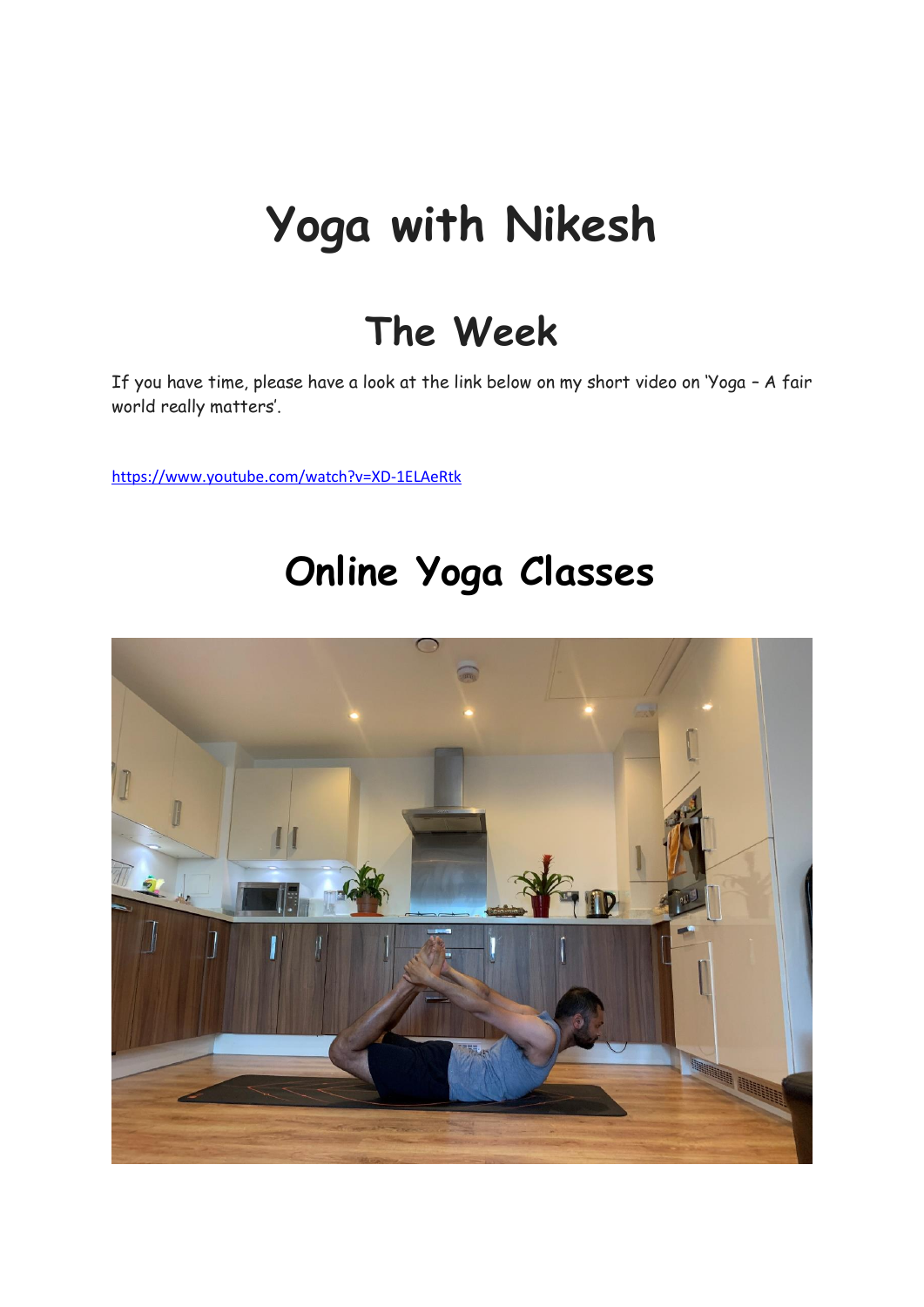- Interactive sessions via Zoom with verbal cues to help you make the most out of these sessions.
- The classes are **one hour long which includes 50 - 55 minutes of Asana practice and 5 - 10 minutes of meditation/relaxation**.

Sunday 10am - 11am: **Surya Namaskar Discipline** Monday 7.45am - 8.45am: **Slow Flow & Meditation** Tuesday 8am - 9am: **Morning Flow Yoga** Thursday 6.30pm - 7.30pm: **Hatha Yoga** Saturday 10.15am - 11.15am: **Vinyasa Flow Yoga**

**[Book Now](https://www.yogawithnikesh.com/online-classes)**

#### **7 Day Home Yoga Challenge**

6 th June 2020

We are now taking bookings for our next round of 7 Day Home Yoga Challenge and we would be delighted to have you join us.